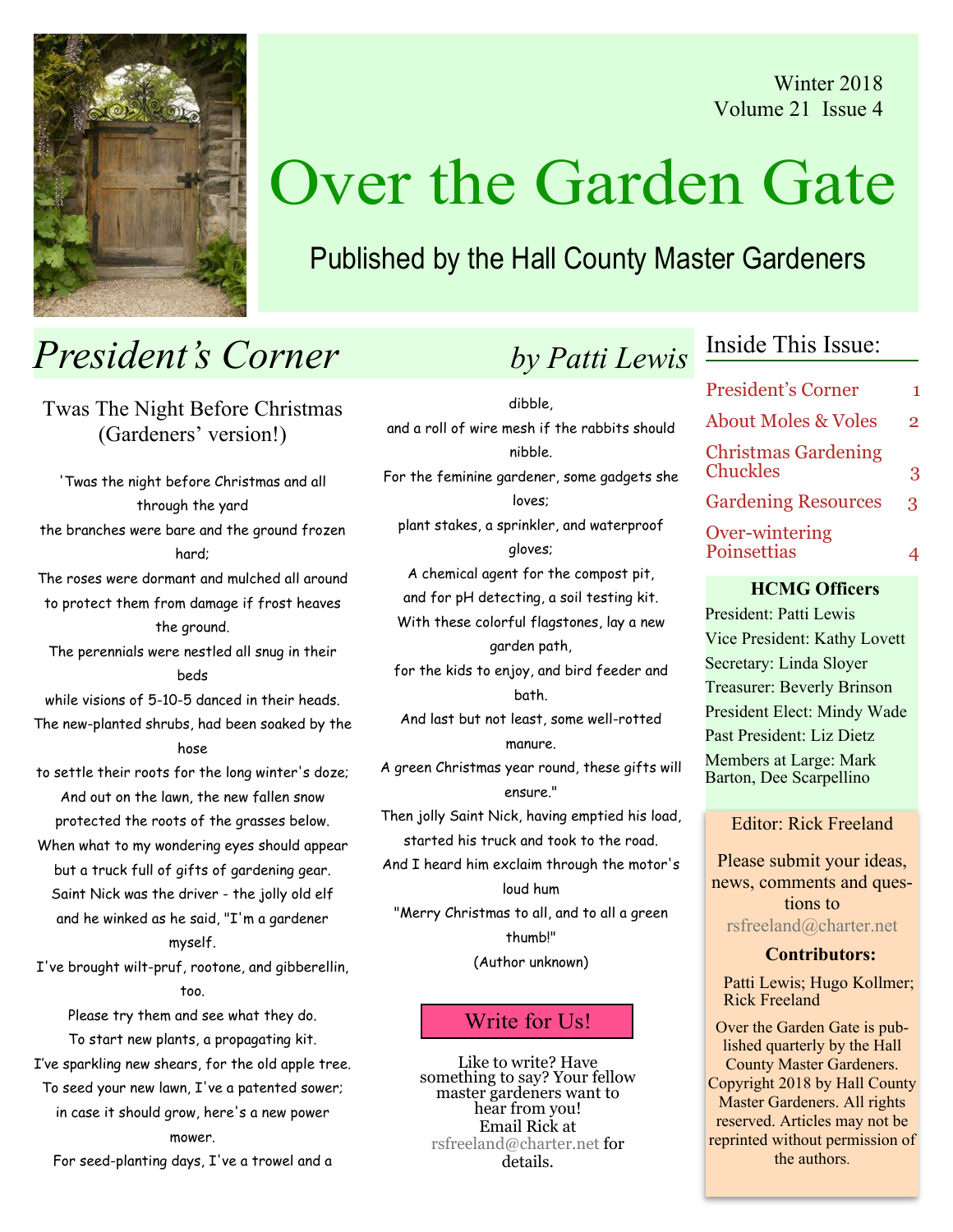## About Moles and Voles **by Hugo Kollmer**

Frequently, people come to me complaining about the presence of moles and the damage they are causing in their landscape. After questioning them, more, often than not, I conclude that the culprits are voles, not moles. While both are borrowing, furry rodents, they are otherwise distinctly different.

## Critter Profiles

Meadow Voles (and to a lesser extent, Woodland Voles) are native to our region. The former perhaps is most destructive to ornamental vegetation. Both species are herbivores, with their abbreviated tails making them distinct from mice. They feed on roots, tubers and bulbs which they gain access to the by digging rather short, slopping tunnels. While adept at digging, they are no match for moles in this respect.



Moles, (including the Eastern Mole, most common in our area), feed on invertebrates, especially earth worms and grubs. They are well adapted to digging, using their oversize feet and sharp claws to

create long tunnels within a few inches below the ground surface. Loamy soil, and to a lesser extent, moist clay, speed their advance. I have seen moles which were able to tunnel a foot in less than a minute. Their presence and movement is evidenced by soil and sod, pushed up, forming pronounced surface ridges.



Domestic cats and wild predators such as foxes, owls and hawks perhaps offer the best means of controlling populations of moles and voles. When necessary, traps and poison baits can also be employed by the home owner or a professional exterminator.

### Traps

When it comes to mole traps, I personally prefer the jaw type over the spike type. It may be necessary to use several traps if moles are active in a large area. Care must to be exercised when setting traps. Positioning at the proper level is essential when jaw traps are used. Removing any stones, likely to obstruct the jaws is also important. If spike

type traps are used, stones must also be removed from where they can interfere with spike travel. When setting traps, care must be taken to minimize mole tunnel disturbance.



Spring type mouse traps can be used to control voles. Traps should be baited with pieces of apple or potato. There, however, is a risk that other rodents such as chipmunks may fall victim to these traps.

### **Raits**

If you elect to use poison baits for moles, purchase one made with earth worms, such as Tomcat Mole Killer, Worm. Carefully place the bait in an active tunnel where it will not be exposed to pets. In order to verify a tunnel is being used, walk on it for a few feet. Then, a couple of days later check for evidence of the soil or sod being pushed back up.

Properly deployed, poison baits are also an effective method of vole control. If you elect to use poison bait, purchase one

labeled specifically for voles and avoid brands advertised as effective on a broad range of rodent species. Conceal traps and bait stations where voles are active.



Poison baits should be placed in a bait stations situated where they not accessible to pets and protected wildlife. Bait stations may be purchased or self-made. I make mine from a foot long piece of two inch diameter PVC pipe (sold in two foot lengths at home centers). A plastic plug, also available from home centers, is inserted into one end (the other end is left open) and bait is then placed at the plugged end.

## What the Heck? Allelopathy

The release of chemicals by certain plants that will prevent other plants from growing nearby. Walnut trees are known to "practice" allelopathy.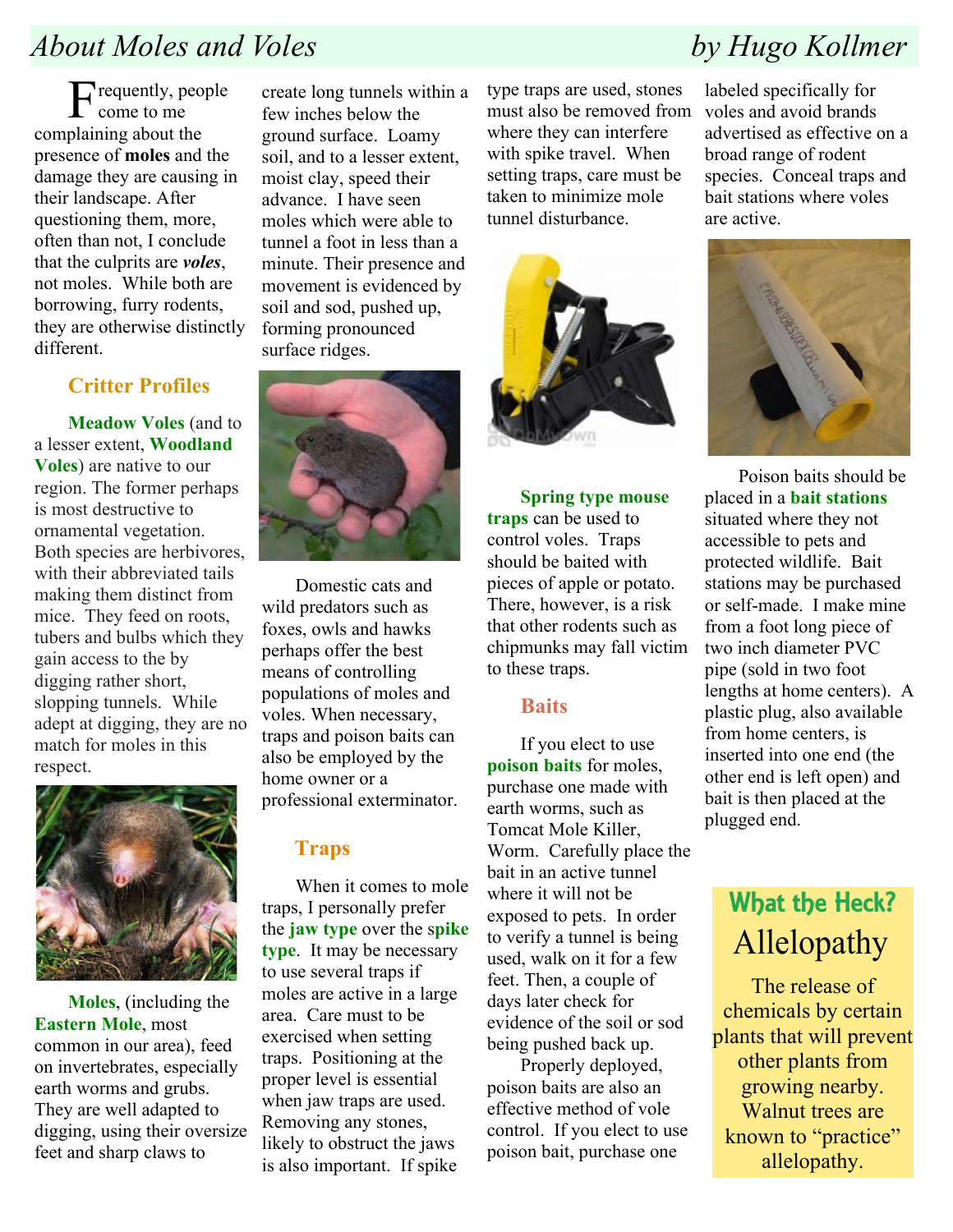## Christmas Gardening Chuckles by Patti Lewis





## Thanks, Scribblers!

A heart-felt THANK YOU to all our intrepid contributors to Over the Garden Gate this year. Sometimes it's not easy putting your words out there for everyone to ogle, and I appreciate all those who take on the challenge. So thank you to Patti Lewis, Marcia Tauge, Kathy Lovett, and Hugo Kollmer, for sharing your invaluable insight with your fellow Master Gardeners. Looking forward to more from you guys (and anyone else who wants to contribute) in 2019.

Need science-based, peer-reviewed answers to gardening questions? Here are some good resources to help you serve our community better.

#### The Garden Professors

These guys have been around since 2009. The site was started by a group of professors in the horticultural field who recognized a need for factual garden advice grounded in real science. Professors such as Linda Chalker-Scott of Washington State University, Holly Scott of Virginia Tech, Bert Cregg of Michigan State University, and Jeff Gillman of the University of Minnesota are all active contributors. Their science-based advice can't be beat.

Check them out here: http://gardenprofessors.com/

They also have a Facebook page: https://bit.ly/2mS0bzG

#### UGA Extension Publications

The University of Georgia offers a plethora of publications dealing with gardening. Here's one on home gardening:

https://bit.ly/2VlT3ez They have information on many other topics as well. As winter is a great time for selfeducation, dip a finger in when you have time.

### The Georgia Gardener

Walter Reeves, a.k.a. the Georgia Gardener, is well-known in our area as an excellent source of gardening advice. Reeves is a former extension agent, and knows his stuff. Check out his site here:

http://www.walterreeves. com/

You'll find there are countless books and websites dealing in gardening advice. Some of it you'll need to take with a grain of (Epson) salt! If you have doubts about the legitimacy of advice you

## Green Side Up by Rick Freeland

may run across, consider running it by the Garden Professors or our own Josh Presley before doling it out to the community.

### Apps

Here are a few apps I use and have found to be helpful:

"Armitage's Great Garden Plants"

Created by former UGA Professor of Horticulture Allan Armitage, this is a great app for information on hundreds (maybe thousands) of landscape and garden plants.

"PlantSnap"

Need to I.D. a plant in the field? Take a photo, and use PlantSnap to do the grunt work. They have a database of over 200,000 plants, and are adding more all the time. The app will help you identify plants, and let you store info on your phone– and much more. It can be a little tricky to use, but once you get the hang of it, it's a great addition to your gardening tool box.